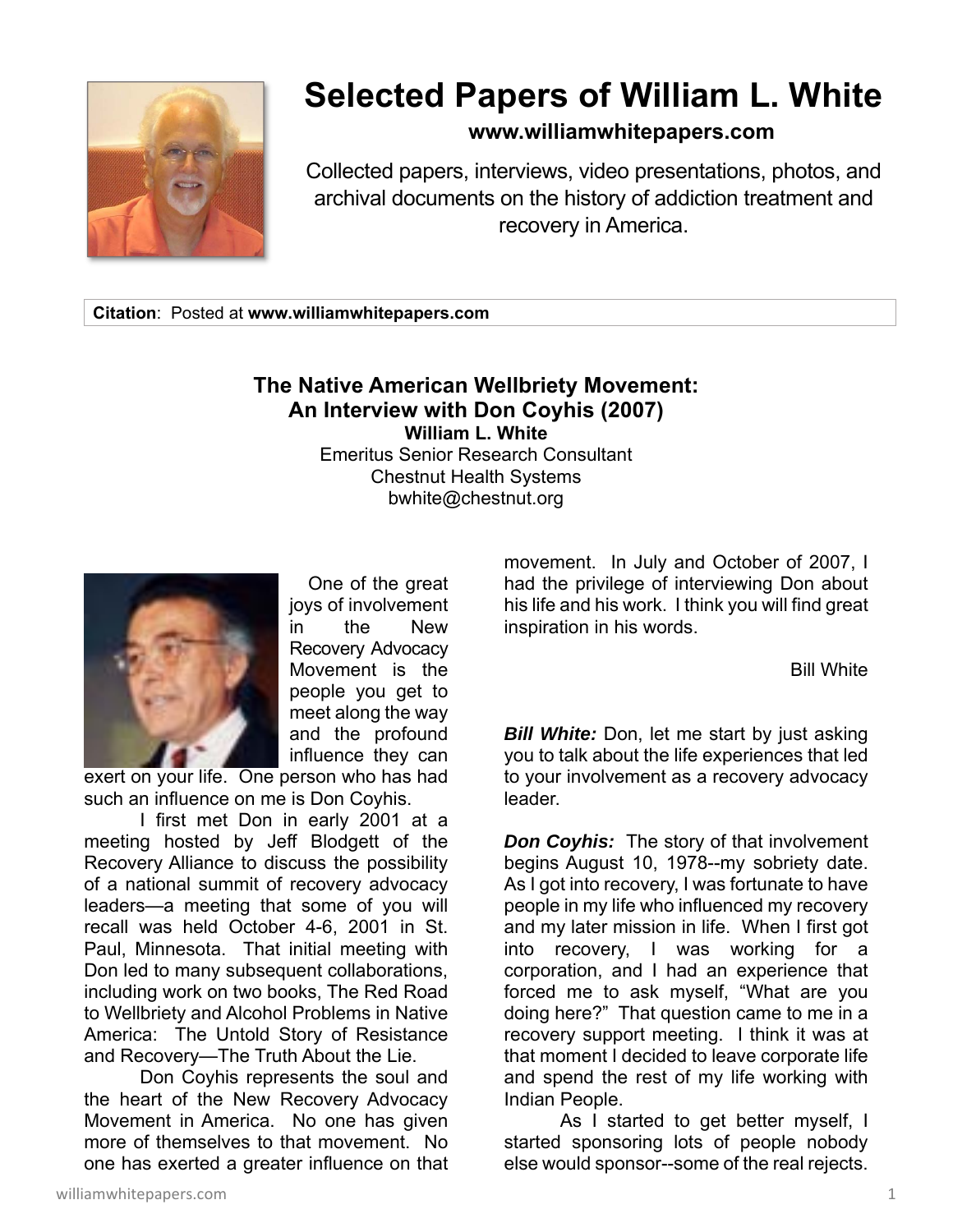And there got to be so many of them, I knew I had to find a better way to work with them. A guy told me I could save a lot of time by taping a lot of what I communicated to those I sponsored. So I got a tape recorder, but I couldn't think of nothing to say. He then said, "Get to AA and get a couple of people around the table that you can talk to and tape it." So I said, "Okay, I'll do that." I got scheduled a room and put out an invitation for a few people to come. When I went down there, more than 125 people showed up. I went to the bathroom and threw up. I didn't know what to do, but somehow I got through that first session.

 One of the people at that first talk was a friend of a person from Idaho who invited me there to do a workshop in one of the prisons there. I kept putting him off and finally I just did it to get him out of my hair. When I got there, they asked if they could videotape it and I said that the taping it would be fine. The quality of that first tape was really poor but it generated a lot of interest, and we finally ended up getting a good video of what I was doing in the prisons there in the early 1990s.

 At that time I was starting to have these weird spiritual experiences and to meet with several Indian Elders to make sense out of them. One day, one of the Elders told me to climb this hill, and it was there that I had the vision of a White Bison. When I described this vision of the White Bison staring inside me to the Elder who had taken me there, he interpreted it as meaning it was my time to do something. The first manifestation of what that something was turned out to be the work with the Passamaquoddy tribe.

## **Bill:** Could you describe this work?

**Don:** We visited the Passmaquoddy tribe every month for three years through the support of a small grant. We had to start with just the basic teaching because they believed that they didn't have a lot of their old ways left. It took them a while to discover that this was not really true. We learned many important lessons from the Passmaquoddy. We discovered there that

the knowledge we were seeking didn't exist in heaven; it actually existed inside of the people themselves. This was our first lesson—that the solutions for communities comes not from outside but from within the communities. We also learned that conflict precedes clarity. In other words in order for anything to really change, it must be preceded by struggle. We found that conflict was the very thing that we needed. And we kept coming back to the talking circle as a place to express conflict and to find solutions.

 As solutions began to emerge, we asked tribal members, "How will you know if this is working or not?" Of course, there were objectives for the grant that could be measured and number counting of different varieties, but we wanted to know how the people would evaluate the process. They give us 40 ways of looking at what would be a measure of success. For example, they said it would be working if the young people started singing the old songs. They said they would know it was working when the children walked down the road with their heads held up and when the teenagers could be seen down by the water at sunrise doing the old ceremonies. Each year we had a celebration and a review from the previous year and we used some of these ways of measuring our success.

 We learned the laws of change—that change must start within. And we learned how change ripples—how a dad's sobriety changes his attitude toward his wife and changes their relationship and how that changed relationship alters the past violence in the home and how children sleep better when domestic violence leaves the home and how better sleep changes school attendance and school performance and on and on. Our early work with the Passmaquoddy taught us many of the great lessons that would get incorporated into the Wellbriety movement.

*Bill:* Don, how did the Hoop Journeys begin?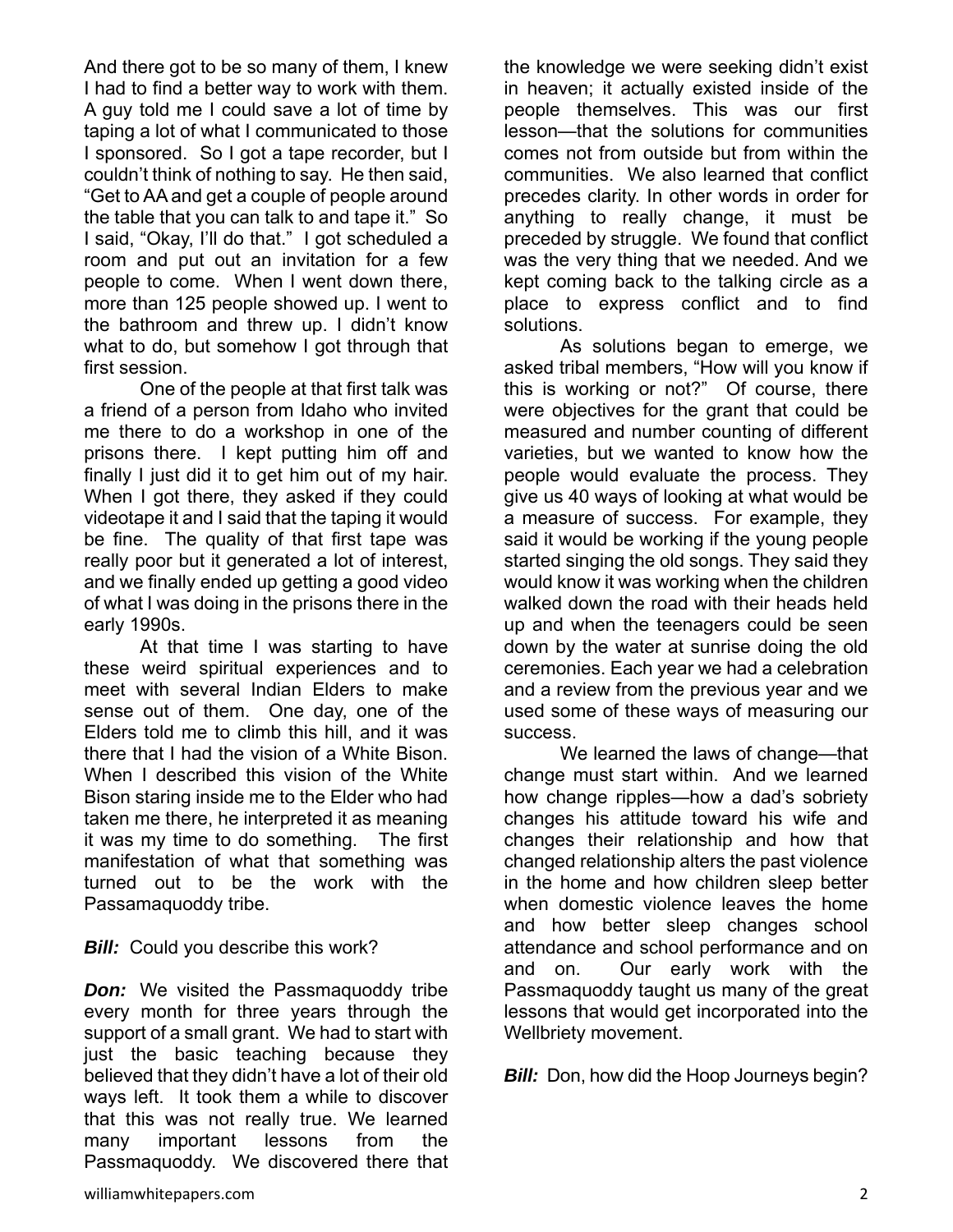*Don:* I woke up at exactly 3:00 one morning and had the vision of a Sacred Hoop. I saw a beam of light come down to the earth cycling slowly through the air to the ground, and it started to form a circle and then turned into an eagle. I didn't tell anyone about this and the more I tried to forget it the stronger the feeling got inside me of its importance. So I went to tell the Elders about it, and they told me to tell the story of my life. I told them as much as I could remember and when I got done they said. "We've been waiting for you." They told me I needed to make a Sacred Hoop of 100 eagle feathers. So with their help I did that, thinking I was building the Hoop for them. But when the Hoop was done, they made me chief of the Hoop, which I didn't feel worthy of, and they talked to me about the Hoop. They told me that wherever the Hoop would go, healing would happen. From that period in 1994 and 1995, we started the gatherings of Elders, then the women, and then men. Over the next couple of years, the Wellbriety Movement came alive as we carried the Sacred Hoop across the country. We have all been part of the Elder's prophecy that such a movement was coming. We tend to think of prophecies as something that will happen in the future, but we don't realize that if we live long enough we may be a part of what has been prophesied. I feel fortunate to have been allowed to be part of all of this.

 The first Hoop Journey was in 1999. Now that journey started with the Onondaga Nation at the Long House, and we were there four days. The Onondaga people are what you could call the keepers of the eastern door. Then we made a journey to 32 of the tribal colleges--going from east to west. It was on our journey that we started to recruit people who were in recovery and who made a commitment to get Firestarter recovery groups going in their communities. In that first Hoop Journey, we recruited about 35 people to go through the Firestarter training.

 In the second Hoop Journey, in 2000, we took the Hoop to Los Angeles, CA and then, under the Elder's guidance, we walked the Hoop from LA to Washington, D.C. There was a core group of 25 of us with

people joining us all along the way. We walked and ran 4,290 miles in 109 days. When we got to Tahlequah, OK we decided to follow the Trail of Tears back to the Cherokees in North Carolina. So we actually went from LA to North Carolina up to Washington DC. We stopped in Indian communities and talked about the prophecies, talked about the movement, and recruited people to get trained.

 In 2002 we realized that over 67% of our people live in cities and that we had to address the urban Indian issue. So we made a third Hoop Journey to 16 urban Indian centers again talking about the movement, talking about the prophecies, recruiting people to do the 12 Steps and going back and training them. And the following year, in 2003, we did a similar Hoop Journey East of the Mississippi. Here we made 20 stops at Indian centers.

 Each of those journeys was dedicated to learning about the gifts of the Sacred Hoop. In 2003 we had around 700 Firestarters trained, and we had 250 or so groups that were going, but this all started to accelerate. By 2005, we had 1500 fire starters trained and 800 groups. Then we made the fifth Hoop Journey to Alaska in 2006. So we took the Hoop up there because we had not been in the state of Alaska with it. What happened with those five journeys was it created an interconnected web. We were able to use the Internet to get everyone from all of these communities talking. We then hosted the sixth Hoop journey in Montana. There we made a circle of all the 8 tribes in Montana during the summer of 2007.

 We learned an important lesson in Montana. What we found out was if a father and husband started to work in the recovery, it actually made the family worse. A family trauma was created when dad started to get sober. So then we started to get some insight into the Fourth Law of Change: A great learning must take place. We found out we had to address the whole family system. So then it evolved into the 12 Steps for Men, the 12 Steps for Women, the 12 Steps for Children of Alcoholics and then we developed the Families of Tradition, Sons of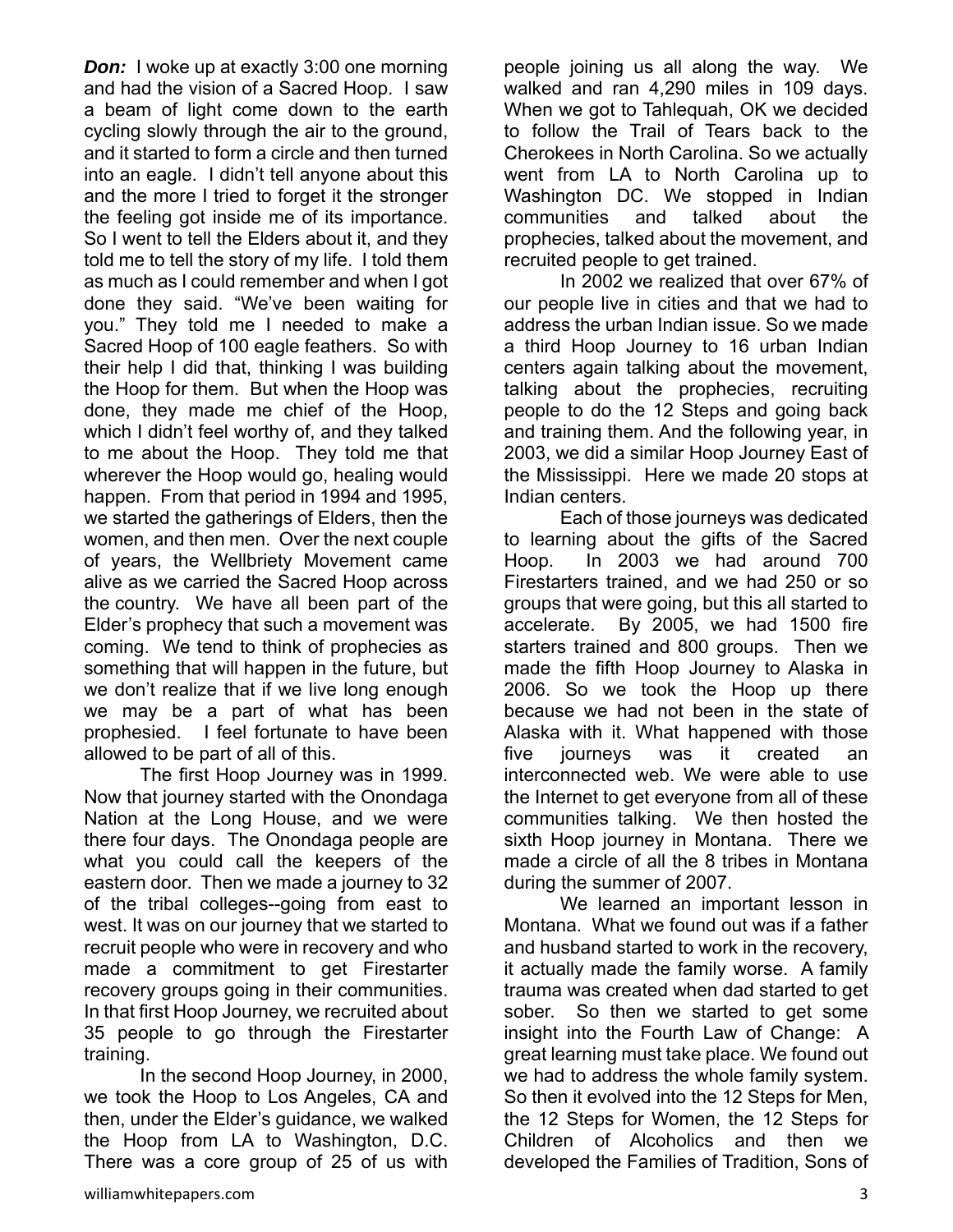Tradition, Daughters of Tradition and Children of Alcoholics trainings. We found out we could do all seven of those trainings simultaneously. We call this the Seven Trainings. So for example in Montana in November 5-7, we'll be doing the Seven Trainings for all the tribes there.

**Bill:** Could you talk more about what has guided the Wellbriety Movement?

**Don:** What I was relying on in the early years was a combination of my corporate training, organizational development training, and service technology, but most of this didn't work in Indian country. So it was then that we created a gathering of Elders to talk about what we were trying to do. They talked to us about the old days when there was a structure in place to instruct the people--what we would call today culture. Each tribe had its own culture. We had to be reminded that what were searching for had existed at one time but that we had forgotten it. So they told us, "We're going to tell you how you can find it again."

 They said that the guiding force that you need to know is what the teachers of the old days were once given. We once had an understanding of the significance of our creation, all our laws, principles, and values that were part of who we were as a People. And they said we're going to give you a start, no matter how hard it may seem. But we gave them a picture of communities that are dominated by alcoholism and domestic violence and all the other issues that flow out of generations of trauma. We actually thought it could not be done, that the problems were too complex and too ingrained. So they said, "We will tell you over a period of years about certain laws, and if you are guided by these laws, you will succeed.

 So they talked to us about change and that change had to come from within. They told us that change had to be preceded by a vision. Each community in order to change itself had to do so from within and had to have its own vision created by the people. And tied into that also was a teaching all parts of the cycle of life—baby,

youth, adult and elder—had to participate in a great learning if change was to occur. Then they talked to us about the need to create a healing forest.

 Suppose you have 100 acres full of sick trees who want to get well. If each sick tree leaves the forest to find wellness and then returns to the forest, they get sick again from the infection of the rest of the trees. The Elders taught us that to treat the sick trees you must treat the whole forest—you must create a healing forest. If not, the trees will just keep getting sick again. The community forests are now filled with alcoholic trees, drug-addicted trees, codependency trees, domestic violence trees, and trees with mental issues. The soil in which those trees are growing is missing the ceremonies, the songs, the stories, the language, and the wisdom of our Elders. When we lost these things, we no longer knew who we were and we were left with anger, guilt, shame, and fear. These were the understandings that the Elders communicated in the early days of the Wellbriety Movement.

 And when they gave us that model, we detected for the first time these laws that we needed to guide us, and they told us we would have to test them to make sure they were dependable. They gave us knowledge of the old ways, telling us we couldn't just jump in there and do it any way, that we had to follow the natural order. They said all the harmony of the natural order will come back when we follow the natural order. The whole universe runs together so you have to work with it. So all my corporate training meant nothing. It had hardly any value. The Elders gave us an alternative way to work with our communities.

*Bill:* Wellbriety has been a central concept of in your work. Could you describe the difference between sobriety and Wellbriety?

*Don:* Let's say that you're drinking but you're also a jerk. If you simply stop drinking, you will now be a sober jerk. Wellbriety is more than not drinking. When we talked to the Elders about what this meant, they said that each of us is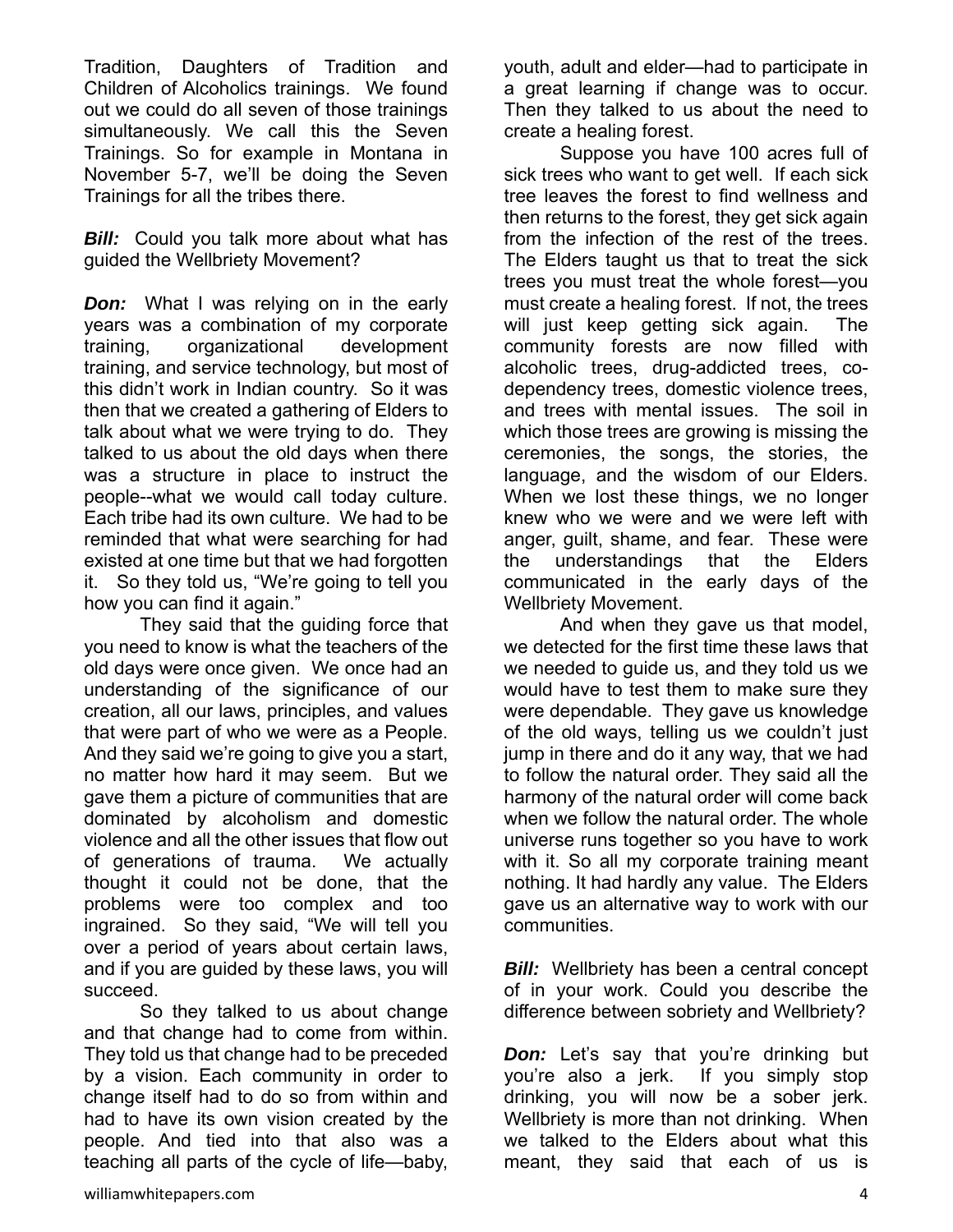surrounded by water like a cocoon that is before me, below me, above me and around me. This cocoon represented the directions in which the human being develops itself emotionally, mentally, physically, and spirituality. Wellbriety is sobriety enhanced by all of these other dimensions of growth, and it embraces the individual, the family and the community.

**Bill:** What do you think are some of the important milestones in the Wellbriety Movement?

*Don:* The first milestone was figuring out that you can't do a movement from long distance. You have to go to the people. So we set about developing a grassroots movement in Indian communities. Another milestone was learning to place people in a circle. The circle helps people get out of their set ways. And then we had to learn that Wellbriety must come as a gift—to achieve it, we had to give it away and be patient with the results. If you think about it, that's nature's way. Everything unfolds in its own time. The process of creating and publishing The Red Road to Wellbriety was an important milestone for the movement. That started people thinking in a new way. Indians have long thought that AA was a white man's program. I took the 12-steps to this group of elders and I was explaining to them about the white man's ways and Indian way. They asked me to explain the 12 Steps and so I did. When I got done explaining it to them, they told me, "That's not a white mans way; that's the Indian way." But they explained how steps 1-12 had to be done in that order. They s they said to put the steps in a circle. So we put three steps in the east—the direction of finding the relationship with your higher power. We placed steps 4.5, and 6 to the south—the inventory steps where you find yourself (your strengths and weaknesses). Steps 7, 8, and 9 were placed to the west--that's when you make your amends as you re-establish your relationships. Finally, steps 10, 11, and 12 were placed in the north. That gave is the basic structure of the Red Road to

 And so then we wrote the draft of Red Road to Wellbriety. It took about five years, and to collect the recovery stories from tribes across the country—and they all had different concepts and language for which we had to find common ground. And then we sent out drafts and got feedback from the tribes and integrated all the changes that were suggested. We finally got it done, and we called it the Red Road to Wellbriety. We had no funding to print the 5,000 copies we wanted. What then happened was a woman walked in the door and she was familiar with what we were doing and she said, "I got my income tax check return--I got \$4,000. Do you have a project or something that you could use it?" And shortly after that I got a call at 3:00 PM from this man in Washington who said, "I have \$12,000.00 here that they want me to get rid of but I have to allocate it in the next two hours. And he gave me an invoice so that at ten minutes to 5, we got the invoice back and we got the check for that amount which was \$52.00 over what we needed. The day the boxes of printed books arrived on the pallets, I cried. We spread news of the book buy word-of-mouth and in 90 days we shipped 1,000 copies out. Today, we are still shipping about 1,000 copies of that book a month.

*Bill:* What role does the Seven Trainings play in the Wellbriety Movement?

*Don:* We developed the Seven Trainings for men, women, families and children in the early 2000's. We didn't know that you could go to a community and people would show up to do all these trainings simultaneously. This helped people to work together and then began to spread to other communities. We found out that if you're not careful, you could end up causing conflict in a community because some people were starting to heal and some were not. There is a consciousness in a community like a fog that is very, very powerful in stopping positive change. Yet the Movement is changing our culture like you can't believe. It's the truth about the Four Laws of Change. And, I mean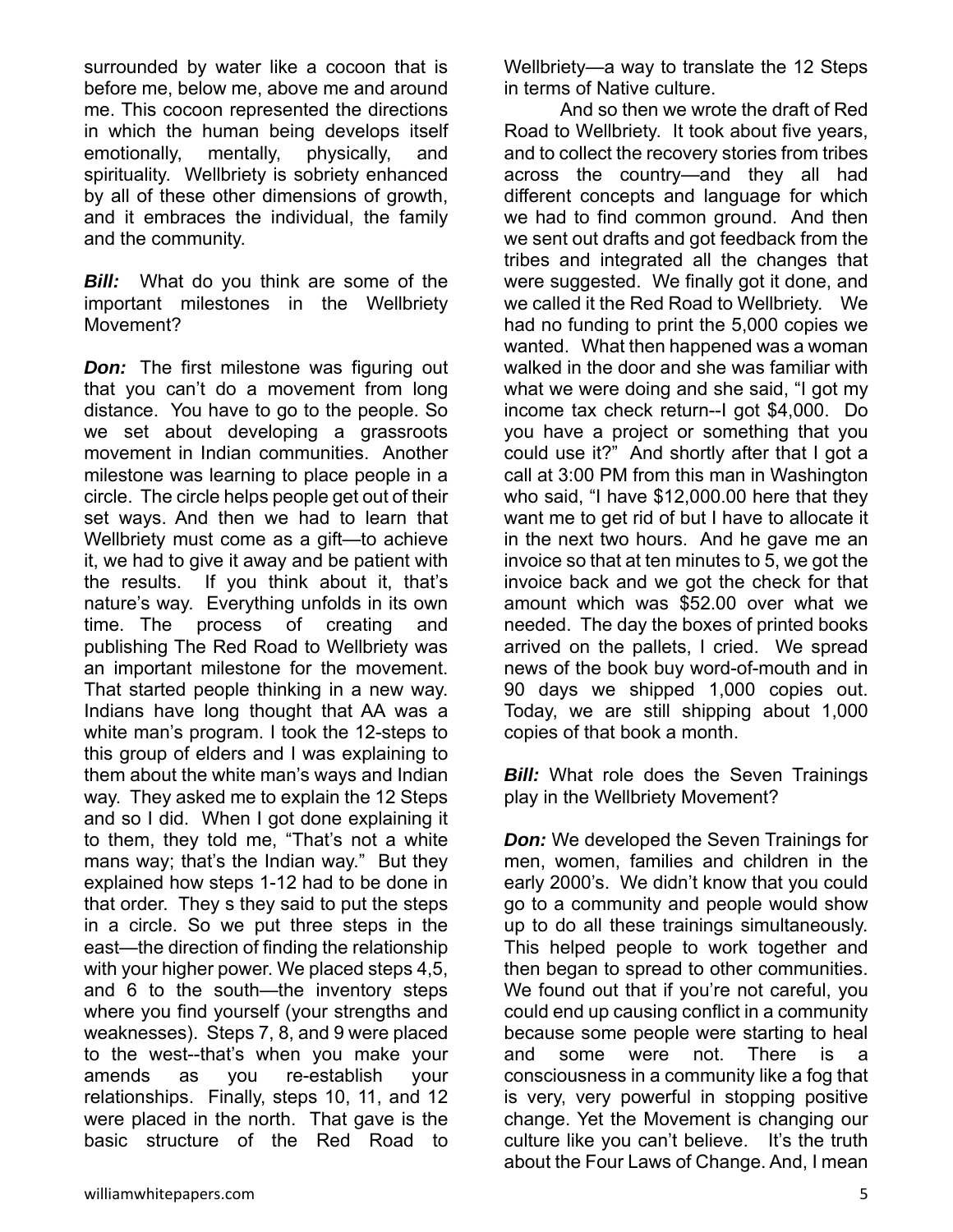kids are reading it now, they're starting to use these concepts in high school. It's beginning to happen in the Native studies in the colleges and universities. It is critical to lift that fog of negative consciousness. So it was important to offer something to all segments of the community at the same time––the Seven Trainings. To be a community-in-healing, you need to have the Seven Trainings Program take place in the community. You need to have a community coalition in place and that coalition must build a vision book. The coalition gathers the community members to build a book and this is presented to the Tribal Council for their approval. This is the vision we are going to implement in each community. The vision is that when this is done and the Tribal Council members have delivered their approval, and when the Firestarter group, the Seven Trainings, the Coalition Building, and the vision book is complete, then they are ready. The coalition has the power to implement the vision in the community.

*Bill:* So there are 100 communities targeted for this work with four completed and 25 currently in process?

*Don:* Yes, we now have 25 communities in process across the United States and that number is accelerating.

*Bill:* One of the programs I have been impressed with is the Warrior Down Program. Could you describe that?

*Don:* Actually, programs like this have been designed and developed by conflict. The first programs we did were for men and the women questioned their exclusion. So then we developed programs for women. So then we have these people in recovery groups starting to get healthy, and it actually made the families worse. That's how we came to develop the family trainings. This learning process eventually led us to the Seven Trainings. The Warrior Down Program grew out of our recognition of the plight of Indian people in prison. We knew that 85% of Native People returned to prison when released. We didn't know exactly how to address that so we contacted some of the Elders and some with relatives of those in prison. It was there that we learned the concept of Warrior Down—that when warriors were hurt or killed in a battlefield, other warriors would risk their lives save them. Now we know that when you come out of a prison, you come out with a hundred bucks, no social or recovery support, and a stigma to your name. We went to the community and identified community members who would help with this re-entry process. Some said I can drive them to AA meetings. Some said I can help them get a job. Another said, I can help people get a driver's license. We built these supports around 50 people coming out of prison and 39 never drank again and none of them have gone back to prison. One of them did drink, but those supporting him heard he had been drinking and got him sober and to an Indian recovery program where he stayed for three months. Now he's leading the group and helping others coming out of prison. In Montana, we've gone to all the prisons and are helping communities to go through the Seven Trainings and to help people return from prison to their communities.

*Bill:* Now you followed that with a history project. Can you talk about the project that led to the book, Alcohol Problems in Native America: The Untold Story of Resistance and Recovery—The Truth about the Lie?

*Don:* As you know, that project started with a conversation we had when we first met in Minnesota may years ago. You challenged me to write a book about the history of recovery among Native tribes, and I said I would consider it if you would help me. Now years later, that completed book is changing the consciousness of our Native communities and changing our response to alcohol problems. The book is helping our people understand that alcohol is the symptom not the prime cause. For the first time in our efforts of dealing with the alcohol problems, we are now working on the right stuff. The book is now spreading rapidly and forcing us to examine alcohol through the lens of historical and intergenerational